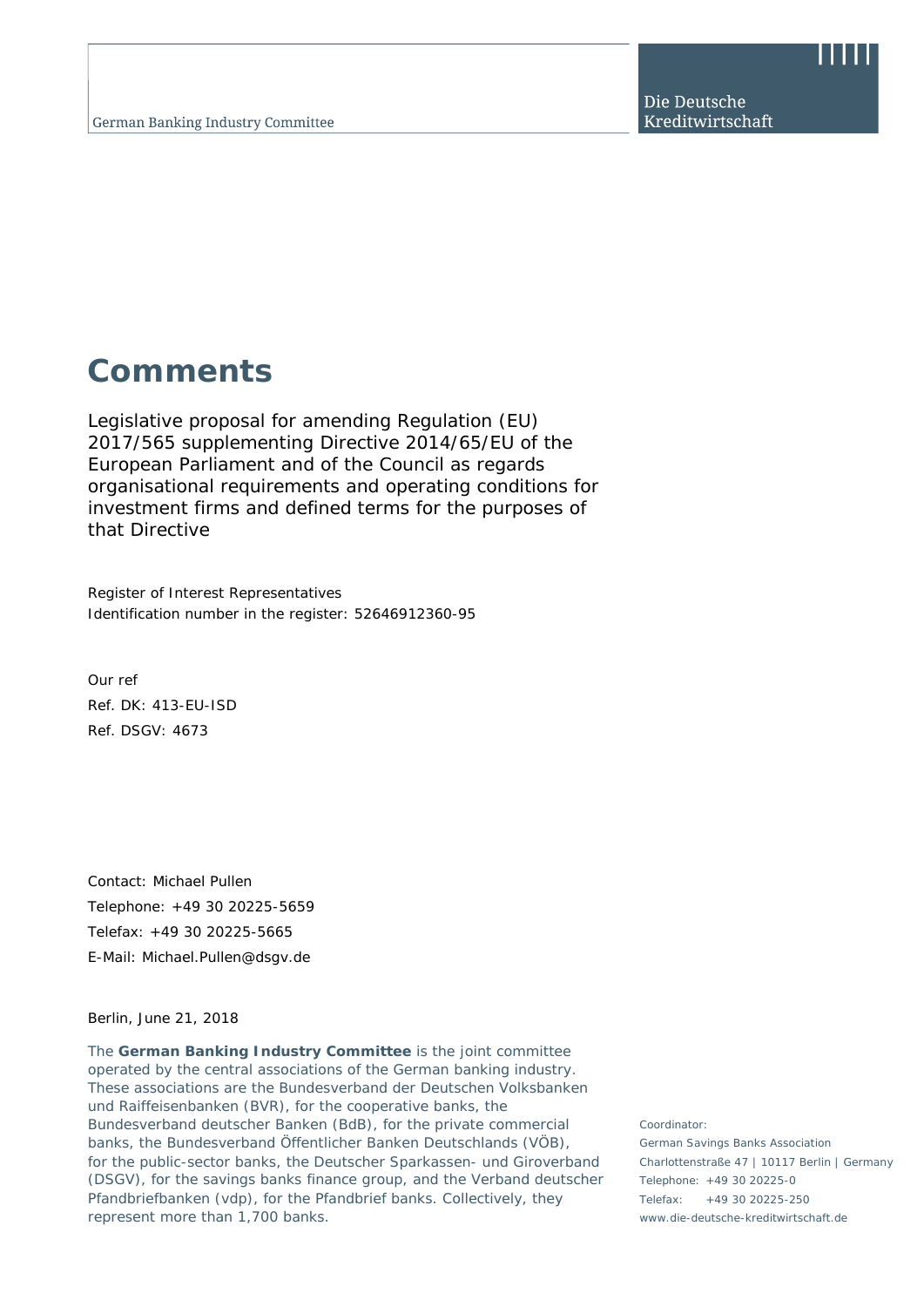### **I. General comments**

The German Banking Industry Committee (GBIC) welcomes the opportunity to comment on the European Commission's legislative proposal for amending Regulation (EU) 2017/565 supplementing Directive 2014/65/EU of the European Parliament and of the Council as regards organisational requirements and operating conditions for investment firms and defined terms for the purposes of that Directive.

We welcome the European Commission's intention, as part of the Action Plan on Financing Sustainable Growth, to mobilise more financial resources for a sustainable economy and to promote financial market stability.

The present draft for the adaptation of the MiFID II Delegated Regulation is part of a comprehensive legislative package of the European Commission. Both the draft MiFID amendment and the draft Regulation of the European Parliament and of the Council on disclosures relating to sustainable investments and sustainability risks and amending Directive (EU) 2016/2341, on which the European Commission held a separate consultation, provide for mechanisms designed to lead to integration of sustainability aspects in investors' investment decisions. Indirectly, the aim is to create behavioural pressure on capital-seeking companies operating in the real economy through their financing conditions becoming dependent on the sustainability standards practised.

Notwithstanding this positive objective, we consider that anchoring sustainability considerations in the regulatory client information and in the advisory process is not expedient, at least for the time until the review of MiFID II. The experience from the implementation of the EU Directive on markets in financial instruments (MiFID II), which entered into force only on 3 January 2018, not only imposed considerable burdens on the financial sector, but also led to incomprehension and criticism on the part of investors concerning the significant lengthening of the advisory and order process and the clear increase in client information.

A further adaptation of the processes, especially from the point of view of consumers, would be hard to understand at the present juncture.

For effective promotion of the desired harmonisation in dealing with sustainability aspects, it is of decisive importance, in our opinion, first to devise a sustainability taxonomy and only at a second stage to follow up with regulatory measures on this basis. Banks and savings banks already take the opportunities outlined in the Action Plan on Financing Sustainable Growth. The European Commission should also bear this in mind and not allow itself to be put under unnecessary time pressure.

## **II. Lack of full harmonisation of the definition of sustainable investments**

The German banking industry considers that integration of sustainability aspects in the distribution processes is impractical at present, on the grounds that so far no universally applicable criteria exist for the classification of investments as "sustainable".

According to Article 1(1) of the present draft, Article 2 of the MiFID II Delegated Regulation is to be extended in particular to include definitions of the concepts "environmentally sustainable investment", "social investment" and "good governance investment". The definitions as a whole are not very meaningful, in need of interpretation and consequently open up wide scope for interpretation. A taxonomy is planned only for the classification of environmental investments ("in particular environmentally sustainable investments as defined in Article 2 of (...)"). On the other hand, regarding the "social" and "governance" criteria, the draft has so far dispensed with a taxonomy. This planned differential treatment is not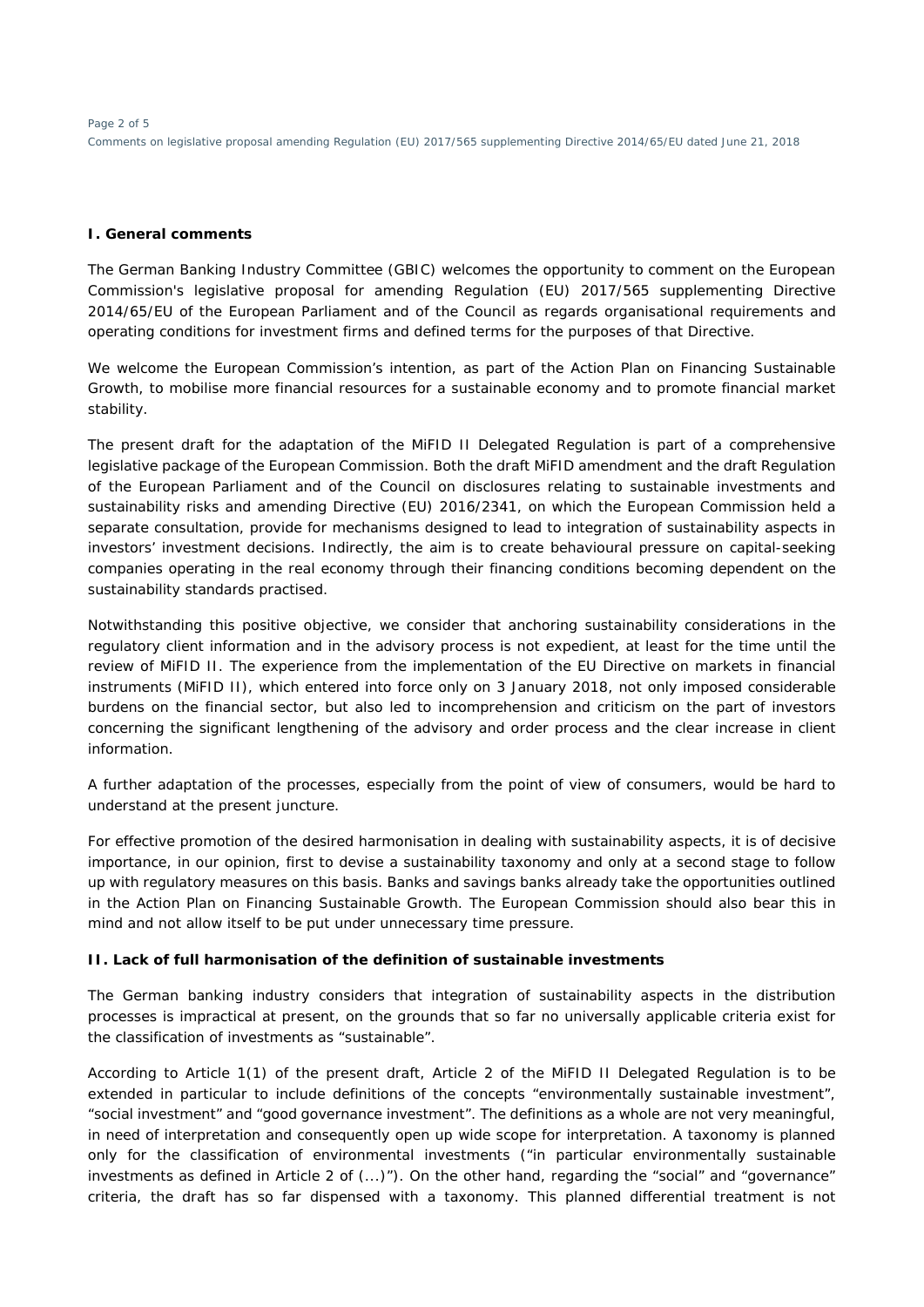appropriate and so not very expedient when establishing an EU-wide standard for the assessment of a service or product. A binding taxonomy also needs to be stipulated for the "social" and "governance" criteria.

#### **III. Lack of concept for interaction between manufacturers and distributors**

Only manufacturers can assess whether products fulfil the sustainability requirements and accordingly this assessment must be made within the sphere of the issuers, who must also bear the responsibility for fulfilling the criteria.

Distributors must be able to rely on appropriate labelling on the part of manufacturers. The distributor's task is to discover which product can be recommended to the client taking into consideration all his or her specifications – including sustainability specifications (investment advice) or which product can be procured on the client's behalf and consequently is suitable for him or her (portfolio management). No such concept can be inferred from the present draft. The effectiveness of the obligations should in any case be linked to the existence of the taxonomy.

#### **IV. Concerning the planned extended suitability assessment**

The proposals to integrate sustainability aspects are significant and at the present point in time are premature. In our view, a further review of the processes in the securities business, which underwent substantial adaptations only on 3 January 2018, should occur – provided that a taxonomy exists – as part of the planned MiFID II review. An extension of the technically-supported investment advice prior to the MiFID II review would trigger disproportionately high technical, administrative and economic efforts on the part of investment firms. In addition, the planned amendments in the present draft go too far.

Article 1(5) of the present draft lists the intended amendments relating to the assessment of suitability and the suitability reports (Article 54 MiFID II Delegated Regulation). According to Article 54(2) MiFID II Delegated Regulation, investment firms are required to obtain from clients or potential clients such information as is necessary (i) to understand the essential facts about the client and (ii) on this basis and giving due consideration to determine that the recommended transaction is suitable for the client. The criteria to be obtained and considered remain unchanged under MiFID II. Article 1(5)(a) of the present draft now provides for an extension of Article 54(2)(a) MiFID II Delegated Regulation, according to which investment firms in future also have to obtain and consider the respective client preferences, including in particular environmental, social and governance considerations ("…and any preferences, including environmental, social und governance considerations;").

The word "any" should be deleted. Instead, the term "if any" should be added to the passage inserted in Article 1(5) (a) of the present draft ("… and **any** preferences, including environmental, social und governance considerations, **if any**;").

Article 54(2) MiFID II Delegated Regulation requires investment firms to provide well-considered investment advice, free of errors of assessment, based on reliable information which takes into account the individual interests of the client. Unlimited obtaining and consideration of all client preferences including sustainability factors cannot be required of investment firms and is not in keeping with the aim of the suitability assessment, which must cover only the essential facts in relation to the client. ESG considerations should only be taken into account by the investment firm if the client expresses this investment preference explicitly and on his own initiative in the investment advice. Therefore, Article 1 (7) should be amended as follows: "ESG preferences" means a client's or potential client's preferences for environmentally sustainable investments, social investments or good governance investments based on the client's explicit request.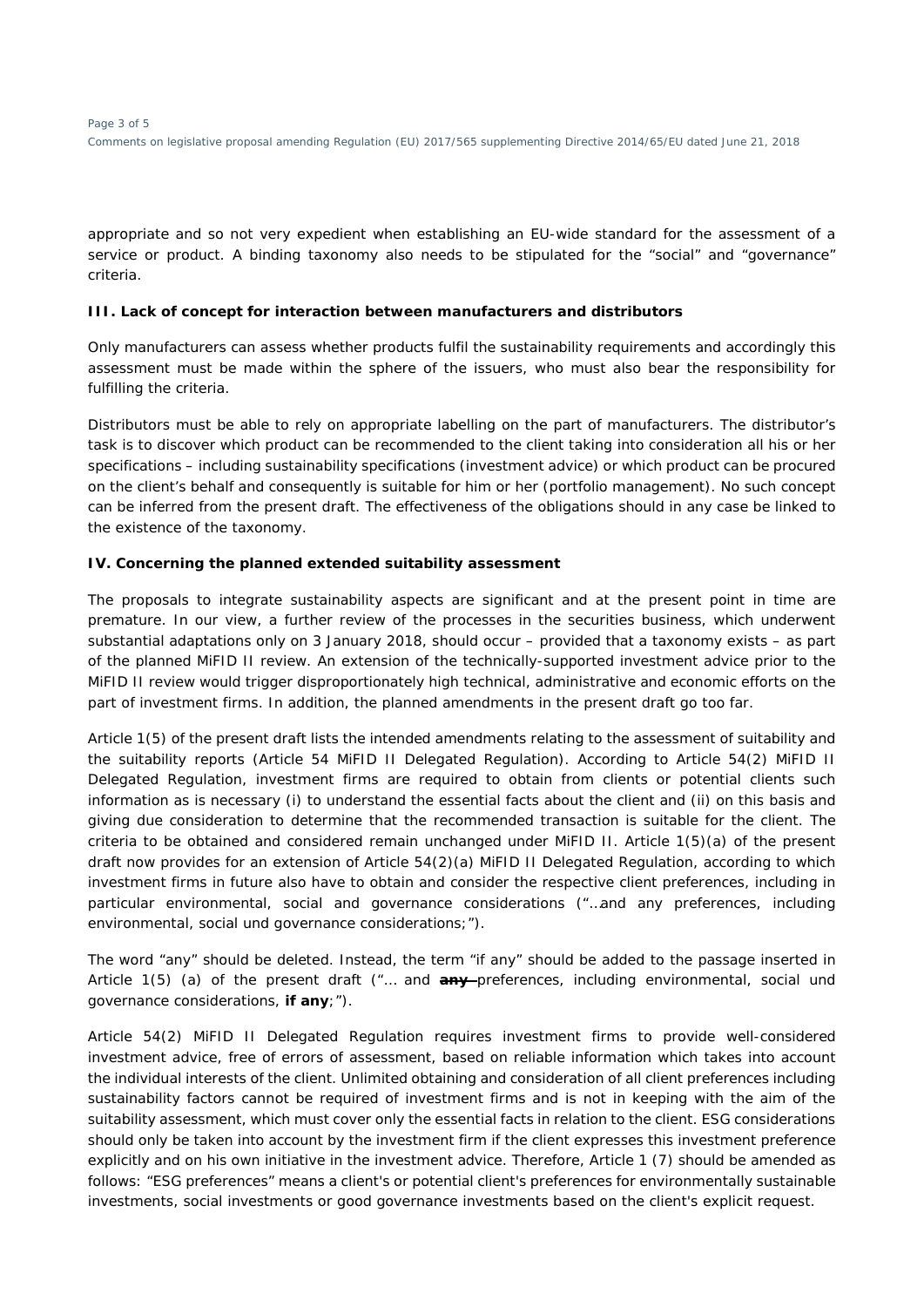We are also opposed to the compulsory requirement for investment firms to include certain products (e.g. those which fulfil the ESG criteria) in their product portfolio. This view is also anchored in the draft Regulation itself if, on the one hand, Article 1(5)(b) of the draft is to supplement Article 54(5) of the MiFID II Delegated Regulation by the phrase "(…), his or her ESG preferences, **if any**, (…)".

Article 54(5) MiFID II Delegated Regulation explains which information comes under the investment objectives of the client and thereby puts into concrete terms the provisions of Article 54(2)(a) of the MiFID II Delegated Regulation. On the other hand, Article 1(5)(d) of the draft [in the draft incorrectly Article 1(5)(b)] provides that the suitability report to be drawn up and provided to the client pursuant to Article 54(12) MiFID II Delegated Regulation only optionally has to contain information on the sustainability preferences of the client ("…including ESG preferences, **if any**,…"). The formulations should be consistent. Accordingly, in Article 54(9) MiFID II Delegated Regulation, the planned addition "including any environmental, social and governance considerations," should be deleted and here too, after ESG preferences, the term "if any" should be added.

Furthermore, the suitability of a recommendation or investment decision in portfolio management should not compulsorily depend on fulfilment of ESG preferences. According to Article 54(10) MiFID II Delegated Regulation, no recommendations may be made or investment decisions taken if no suitable instrument is available. According to the draft, no products without the relevant ESG preferences may be recommended to an investor who has expressed ESG preferences. In this way, ESG criteria would always take precedence over other investment objectives or requirements of the investor. This would also apply if there were no products in the investment firm's basket of products which corresponded to the desired ESG preferences.

In any case, ESG criteria should not be attributed greater importance than other investment objectives in the suitability assessment. It must be possible to make suitable recommendations or take investment decisions which do not fulfil the ESG preferences. This must then be pointed out to the investor.

## **V. Concerning the planned new information obligations**

## **1. General comments on the planned information obligations**

Comprehensive new information obligations impede the sale of sustainable investments and would be likely to lead to the range of sustainable investments in future being kept rather narrow instead of being promoted.

In addition, the ever increasing quantity of compulsory information, which is now to be boosted further to include sustainability information facets, will deter clients from taking corresponding investment decisions. With a view to the objectives pursued by the legislator, it is more a matter of striking a regulatory balance in such a way that ultimately only information which is decisive for the client is addressed. In this respect too, the existence of the taxonomy is crucial for targeted implementation of the normative specifications.

Concerning the new information obligations, provision should also be made that this information, under certain conditions, especially in the case of distance selling, exceptionally can also be provided subsequently, i.e. after the binding order has been placed by the client. Otherwise, the new requirements would hamper the sale precisely of sustainable investments and would render them less accessible than other investment opportunities for clients.

Furthermore, it should not be a requirement for the new information obligations to be tied to a durable medium. It should be a matter of allowing information to be made generally available to the client on the